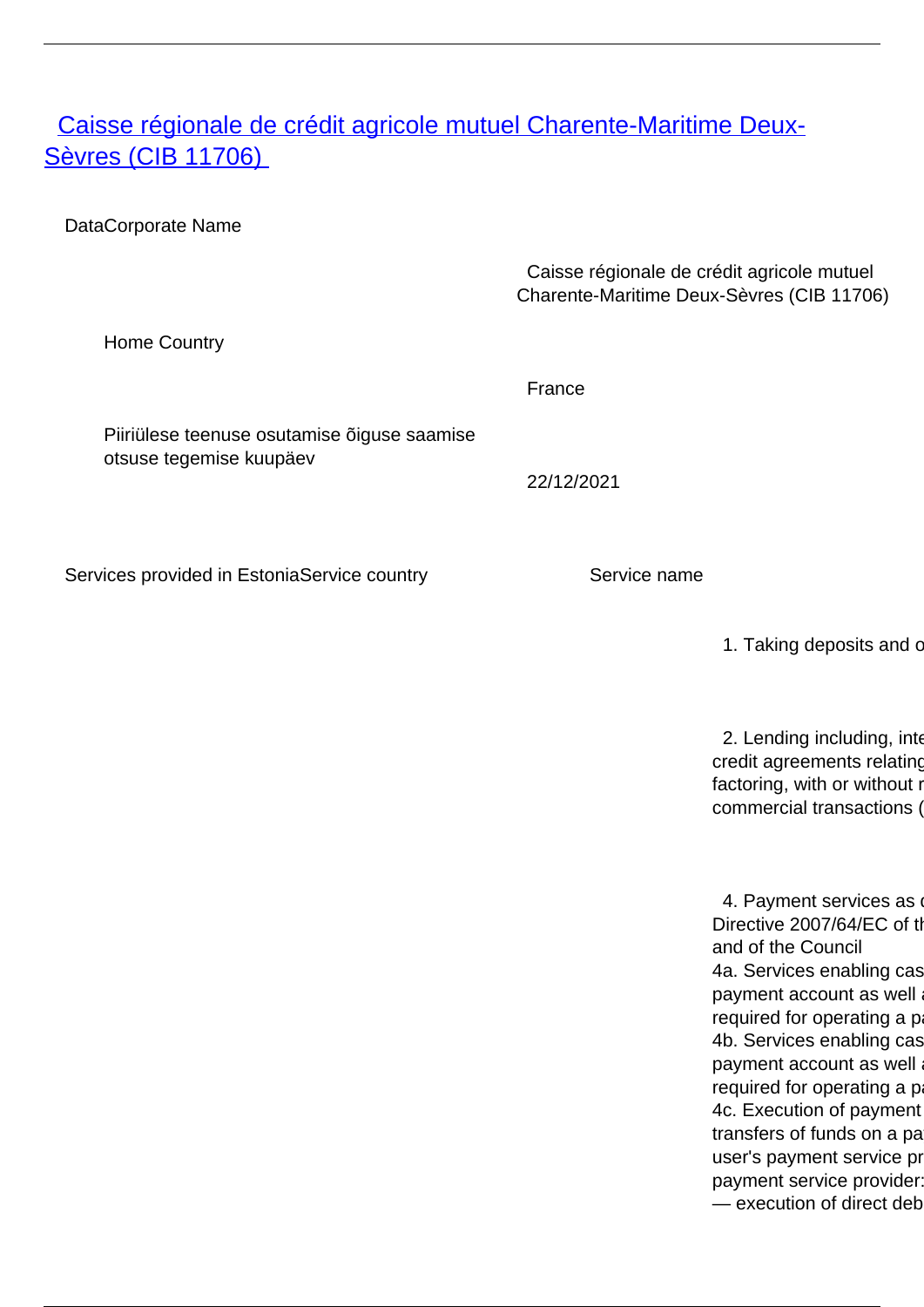direct debits

— execution of payment t payment card or a similar

— execution of credit tran orders

4d. Execution of payment funds are covered by a cr service user:

 $-$  execution of direct deb direct debits

— execution of payment to payment card or a similar — execution of credit tran orders

4e. Issuing and/or acquiring instruments

4g. Payment initiation ser

4h. Account information s

6. Guarantees and comr

7. Trading for own accou customers in any of the fo 7a. Money market instrum bills, certificates of deposi 7b. Foreign exchange 7c. Financial futures and 7d. Exchange and interes

8. Participation in securit provision of services relat

11. Portfolio management

12. Safekeeping and ad